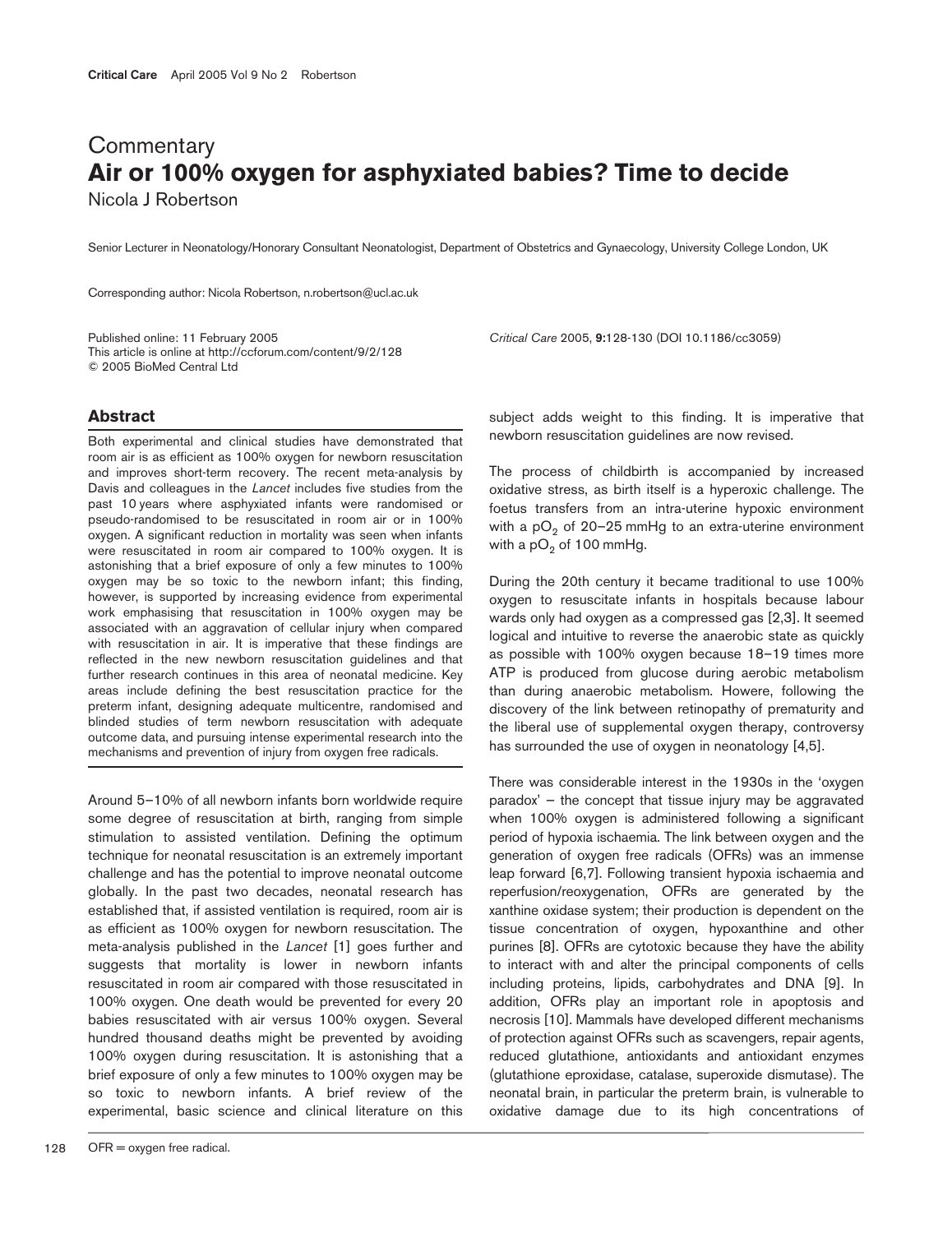unsaturated fatty acids, its low concentration of antioxidants and the availability of redox-active iron [11].

Over the past 20 years the Norwegian group led by Ola Saugstad used the newborn piglet model to compare the *in vivo* effects of resuscitation with room air versus resuscitation with oxygen. Restoration of basic biochemical and physiological variables after hypoxia was shown to be as quick with reoxygenation with room air as with 100% oxygen [12]; furthermore, the production of OFRs was higher in leukocytes in the 100% oxygen group. In 2001, piglets with pneumothorax-induced asphyxia resuscitated in air were shown to have better short-term neurological outcomes than animals resuscitated in 100% oxygen [13]. Other studies show apparent increased brain injury (measured by cerebral leakage of glycerol) in conjunction with a reduced antioxidant capacity in cerebral tissue in animals resuscitated in 100% oxygen compared with those resuscitated in air [14].

The important findings to emerge from three clinical studies are that room air is as effective as 100% oxygen for resuscitation of the newborn [15–17] and may be superior to 100% oxygen in terms of both physiological and pathological effects. A new and surprising finding was that the use of 100% oxygen delayed the time to first breath and cry compared with the room air [15–17], and infants resuscitated with room air required less time of ventilation to achieve a regular respiratory pattern compared with those resuscitated with 100% oxygen. In addition, resuscitation with 100% oxygen had long-term effects on oxidative stress (oxidation of blood glutathione) up to 4 weeks following birth, whereas those resuscitated in air did not [17]. Oxidative stress may also induce DNA damage; this could explain why an association has been seen between delivery room oxygen exposure and later childhood lymphatic leukaemia [18].

The recent systematic review and meta-analysis published in the *Lancet* [1] combining data from five clinical trials [15–17,19,20] that compared resuscitation with air versus 100% oxygen demands that we re-examine our current practice and guidelines. Although no individual trial included in this meta-analysis was adequately powered to show a difference in mortality, the pooled analysis of 1302 infants (randomised or pseudo-randomised) showed a significant benefit for infants resuscitated with air (relative risk, 0.71; 95% confidence interval, 0.54–0.94). A second metaanalysis involving the same five studies but with different inclusion criteria found a similar reduction in neonatal mortality with room air resuscitation, even in those with an Apgar score  $\leq 4$  at 1 min [21]. In their last consensus statement published in 2000 [22], the American Academy of Pediatrics along with the American Heart Foundation and the International Liason Committee for Resuscitation recommended the use of 100% oxygen during positive pressure ventilation as "… data is insufficient to justify a change …". In the next year we are expecting new guidelines

from the International Liason Committee for Resuscitation — it is time to change.

Many questions, however, remain unanswered.

What is the optimal concentration of oxygen for resuscitation of asphyxiated infants? Is it the same for infants who are mildly asphyxiated as for those who are severely asphyxiated? Further trials are needed that stratify the severely asphyxiated subgroup. If the main aim is to achieve normal levels of blood oxygen throughout and beyond the resuscitation period, routine use of the pulse oximeter in the labour ward will be needed to tailor oxygen delivery to each infant.

Can the results of the meta-analyses be applied generally? Most infants in the meta-analyses were recruited in developing countries where antenatal and perinatal care, resuscitation practices and perinatal mortality rates differ from those in developed countries.

Do resuscitation practices make a difference to neurodevelopmental outcome — this has not been addressed and will be difficult to address accurately as detailed follow-up is required on a large scale. Future trials must include detailed neurodevelopmental outcome scores at 18–24 months.

How should we resuscitate the preterm infant? The preterm brain is likely to be even more vulnerable to the adverse effects of hyperoxia compared with infants born at term due to the extreme vulnerability of the pre-oligodendrocyte to oxidative stress, the very low antioxidant levels in the preterm brain and excess free iron due to the commonly associated intraventricular haemorrhage. There is insufficient evidence at present, however, to make any recommendations for resuscitation of preterm infants.

To resolve these important questions, further clinical trials are needed; it may not be ethical to include a comparison of air versus 100% oxygen, and a midpoint such as 50% oxygen may be required. Intense and detailed experimental studies are also required to facilitate a clearer understanding of mechanisms of damage. These studies must be correlated with detailed brain histology.

It is more than 200 years since oxygen was discovered by the English clergyman and amateur chemist, Joseph Priestly. At the time Priestly warned against oxygen, saying: "… the air which nature has provided us may be as good as we deserve". The recent meta-analyses [1,21], taken in the context of two decades of translational research, strongly suggest that our practice of resuscitating term infants who need positive pressure ventilation in 100% oxygen should be avoided in most cases. Room air appears to be safe. The discovery that mortality is lower in asphyxiated infants resuscitated in room air is a tremendous advance in neonatal medicine and newborn resuscitation guidelines and practice need to be revised globally.